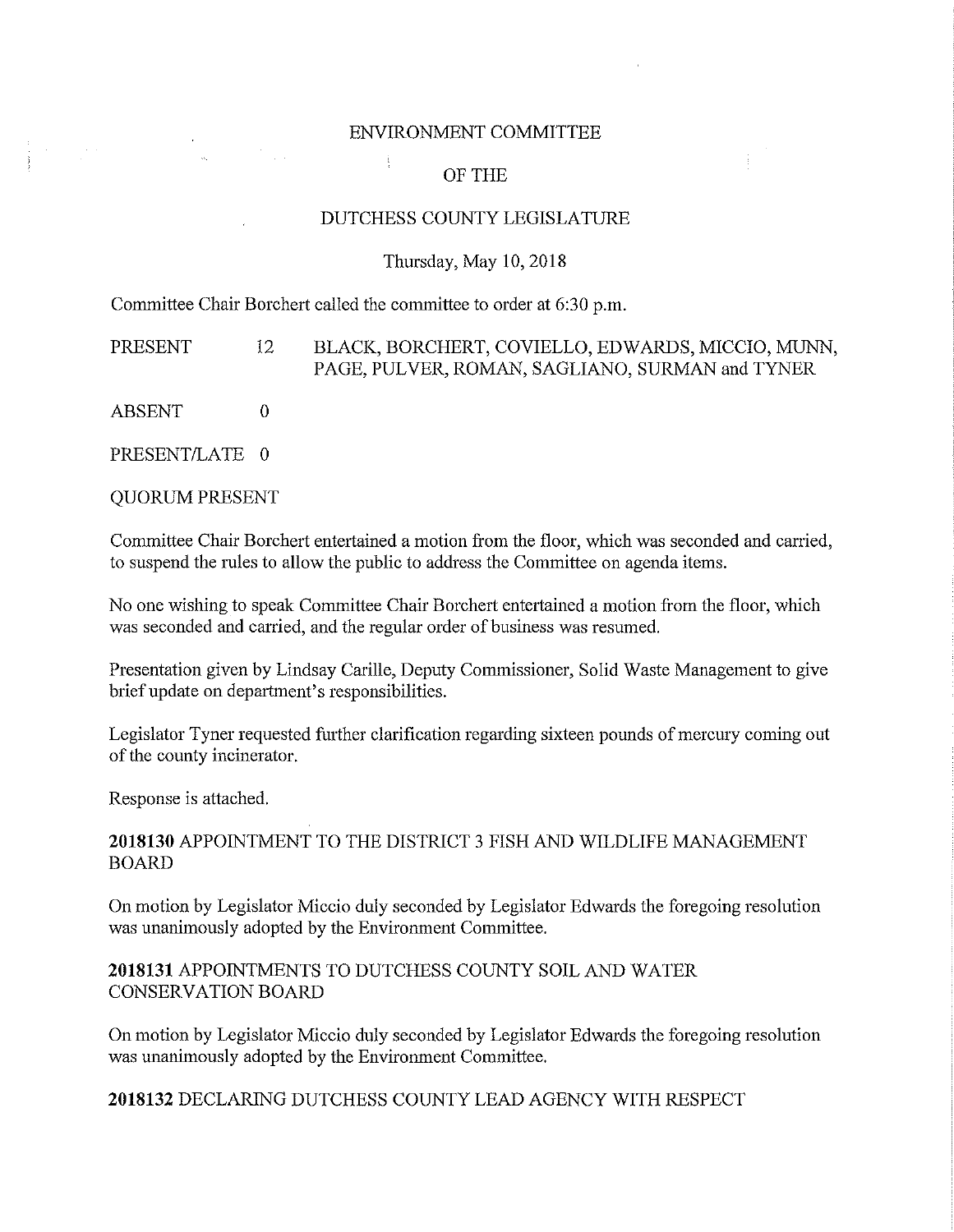TO GRANT AWARD TO PARTIALLY FUND THE PURCHASE OF A CONSERVATION EASEMENT ON PROPERTY OWNED BY CHASELYONS LLC, (AKA "CHASEHOLM FARM"), IN THE TOWN OF PINE PLAINS, DUTCHESS COUNTY, NEW YORK

On motion by Legislator Miccio duly seconded by Legislator Edwards the foregoing resolution was unanimously adopted by the Environment Committee.

**2018133** ADOPTION OF NEGATIVE DECLARATION WITH RESPECT TO GRANT AW ARD TO PARTIALLY FUND THE PURCHASE OF A CONSERVATION EASEMENT ON THE PROPERTY OWNED BY CHASEL YONS LLC, (AKA "CHASEHOLM FARM"), IN THE TOWN OF PINE PLAINS, DUTCHESS COUNTY, NEW YORK

On motion by Legislator Miccio duly seconded by Legislator Edwards the foregoing resolution was unanimously adopted by the Environment Committee.

**2018134** AUTHORIZING EXECUTION OF GRANT AGREEMENT TO PARTIALLY FUND THE PURCHASE OF A CONSERVATION EASEMENT ON PROPERTY OWNED BY CHASEL YONS LLC, (AKA "CHASEHOLM FARM"), IN THE TOWN OF PINE PLAINS, NEW YORK AND REALLOCATING FUNDS THEREFORE

On motion by Legislator Miccio duly seconded by Legislator Edwards the foregoing resolution was unanimously adopted by the Environment Committee.

There being no further business, the meeting was adjourned.